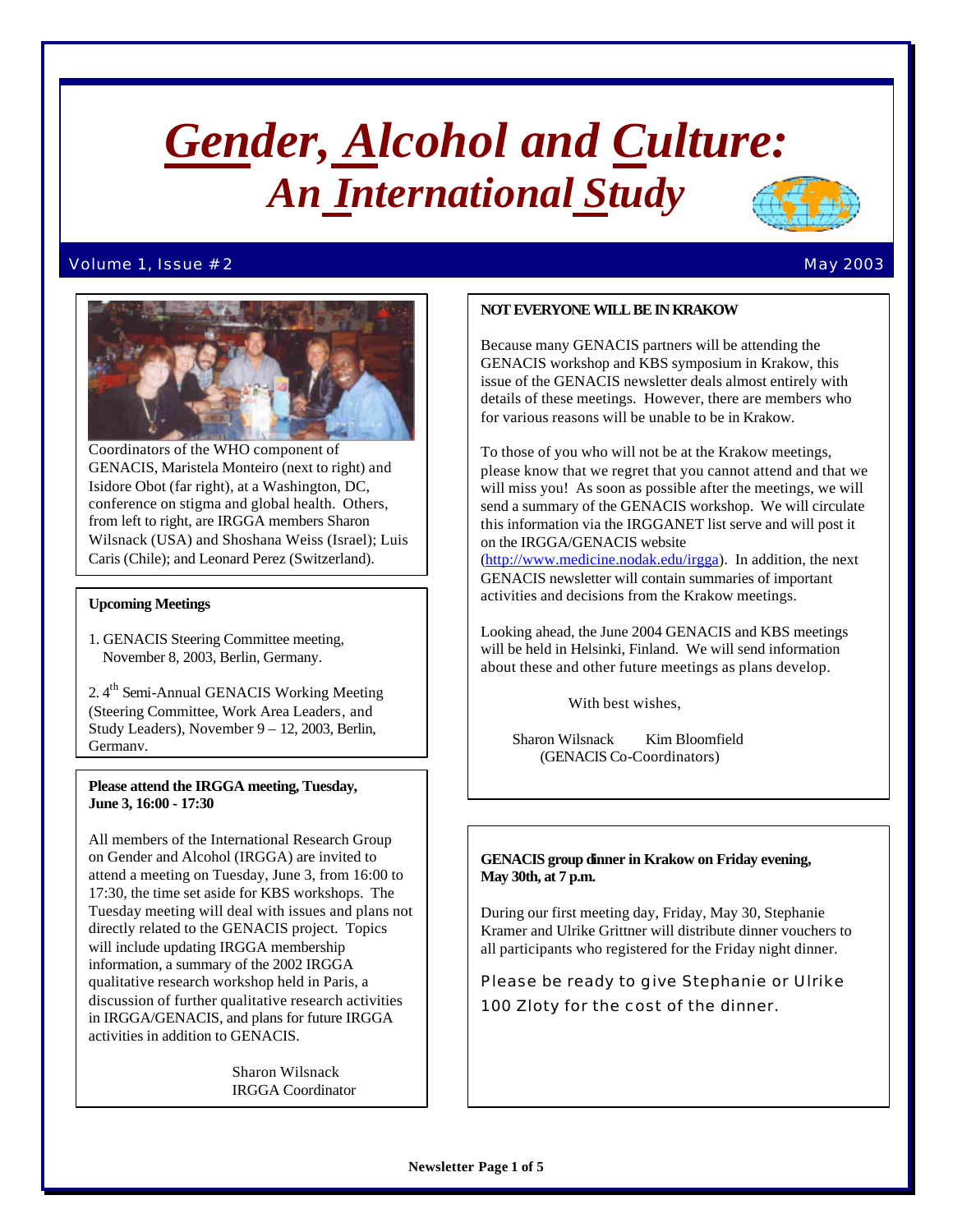#### **AGENDA 11th Annual Workshop, International Research Group on Gender and Alcohol (IRGGA) and GENACIS Third Semi-Annual Working Meeting**

**May 30–June 1, 2003**

**Collegium Medicum of the Jagiellonian University, Sw. Anny Str. 12, Krakow, POLAND**

| <b>THURSDAY, May 29, 2003</b>                                                      |                                                                                                                                                                                                              | <b>SATURDAY, May 31, 2003</b> |                                                                                                                                                                                                           |
|------------------------------------------------------------------------------------|--------------------------------------------------------------------------------------------------------------------------------------------------------------------------------------------------------------|-------------------------------|-----------------------------------------------------------------------------------------------------------------------------------------------------------------------------------------------------------|
| 17:00-19:00                                                                        | Steering Committee meeting                                                                                                                                                                                   | 10:30-11:00                   | <b>COFFEE BREAK</b>                                                                                                                                                                                       |
|                                                                                    | FRIDAY, May 30, 2003 (Room: Aula Nowodworska, lst floor)                                                                                                                                                     | 11:00-12:30                   | Parallel workshop sessions:                                                                                                                                                                               |
| 09:00-10:30<br>10:30-11:00                                                         | Introductions and overview<br>(Sharon Wilsnack and Kim Bloomfield)<br>Overview of data centralisation<br>(Gerhard Gmel)<br>Timeline and tasks<br>(Sharon Wilsnack and Kim Bloomfield)<br><b>COFFEE BREAK</b> |                               | Alcohol-related violence and<br>sexual violence (EU work-<br>package 4)<br>Co-chairs: Karin Helmersson<br>Bergmark and Kate Graham<br>WHO/developing countries<br>(others welcome)<br>Chair: Isidore Obot |
| 11:00-12:30                                                                        | Theoretical perspectives relevant to GENA(                                                                                                                                                                   | 12:30-14:00                   | <b>LUNCH</b>                                                                                                                                                                                              |
|                                                                                    | Sidsel Eriksen: Historical and<br>$\bullet$<br>theoretical perspectives on gender and<br>alcohol<br>Andrée Demers: Social inequality,<br>$\bullet$<br>gender and alcohol                                     | 14:00-15:30                   | Parallel workshop sessions:<br>Sexuality and intimacy<br>Co-chairs: Louise Nadeau and<br>Marja Holmila                                                                                                    |
| 12:30-14:00                                                                        | <b>LUNCH</b>                                                                                                                                                                                                 |                               | Social inequality and social roles<br>(EU workpackage 5)                                                                                                                                                  |
| 14:00-15:30                                                                        | Drinking patterns and contexts<br>(EU workpackage 2)<br>(final EU chapter report and                                                                                                                         |                               | Co-chairs: Kim Bloomfield,<br>Gerhard Gmel and Andrée<br>Demers                                                                                                                                           |
|                                                                                    | individual proposals)<br>Co-chairs: Pia Mäkelä and Tom                                                                                                                                                       | 15:30-16:00                   | <b>COFFEE BREAK</b>                                                                                                                                                                                       |
|                                                                                    | Greenfield                                                                                                                                                                                                   | 16:00-17:30                   | Parallel workshop sessions:                                                                                                                                                                               |
| 15:30-16:00                                                                        | <b>COFFEE BREAK</b>                                                                                                                                                                                          |                               | Health and lifestyle                                                                                                                                                                                      |
| 16:00-17:30                                                                        | Alcohol-related problems<br>(EU workpackage 3)<br>(final EU chapter report and<br>individual proposals)<br>Co-chairs: Ronald Knibbe and<br>Isidore Obot                                                      |                               | Co-Chairs: Moira Plant and<br>Nancy Vogeltanz-Holm<br>Societal-level predictors<br>Co-Chairs: Giora Rahav and<br>Richard Wilsnack                                                                         |
| 19:00                                                                              | Group Dinner: Tetmajerowska, 34 Rynek                                                                                                                                                                        |                               | SUNDAY, June 1, 2003 (Room: Aula Nowodworska, lst floor)                                                                                                                                                  |
| Glowny<br><b>SATURDAY, May 31, 2003 (Room: Aula Nowodworska, lst</b>               |                                                                                                                                                                                                              | 09:00-09:30                   | <b>GENACIS Steering Committee</b><br>meeting                                                                                                                                                              |
| floor) (Workshops will be held in Aula Nowodworska and Sala<br>Senecka, lst floor) |                                                                                                                                                                                                              | 09:30-10:30                   | Meeting of Steering Committee and<br>Work Package Leaders                                                                                                                                                 |
| 09:00-10:30                                                                        | Plenary: Global alcohol database and<br>country profiles                                                                                                                                                     | 10:30-11:00                   | <b>COFFEE BREAK</b>                                                                                                                                                                                       |
|                                                                                    | - Global alcohol database<br>Chair: Isidore Obot<br>Country profiles<br>$\overline{\phantom{0}}$<br>Co-Chairs: Irmgard Eisenbach-<br>Stangl and Allaman Allamani                                             | 11:00-13:30                   | Wrap-up session: all groups                                                                                                                                                                               |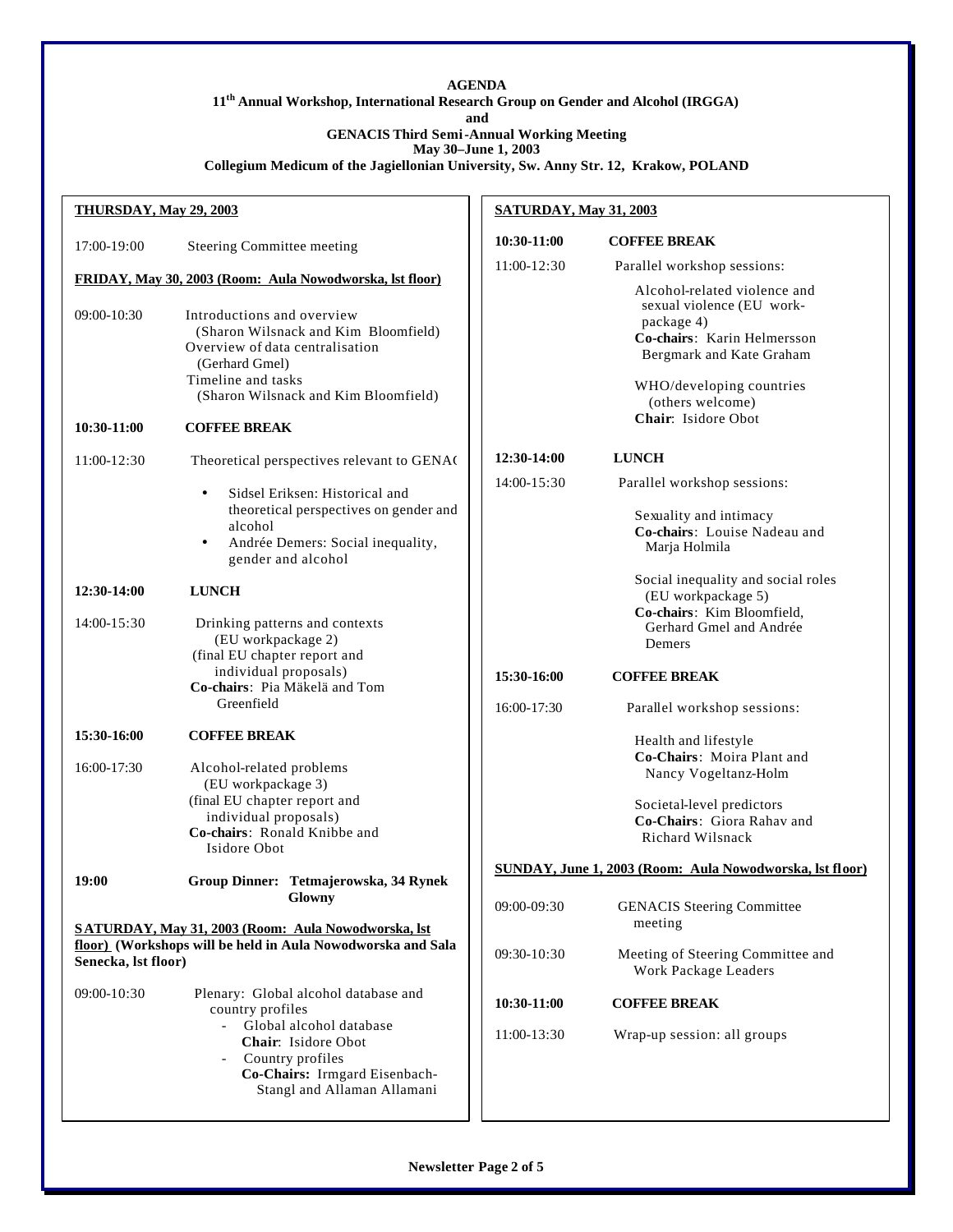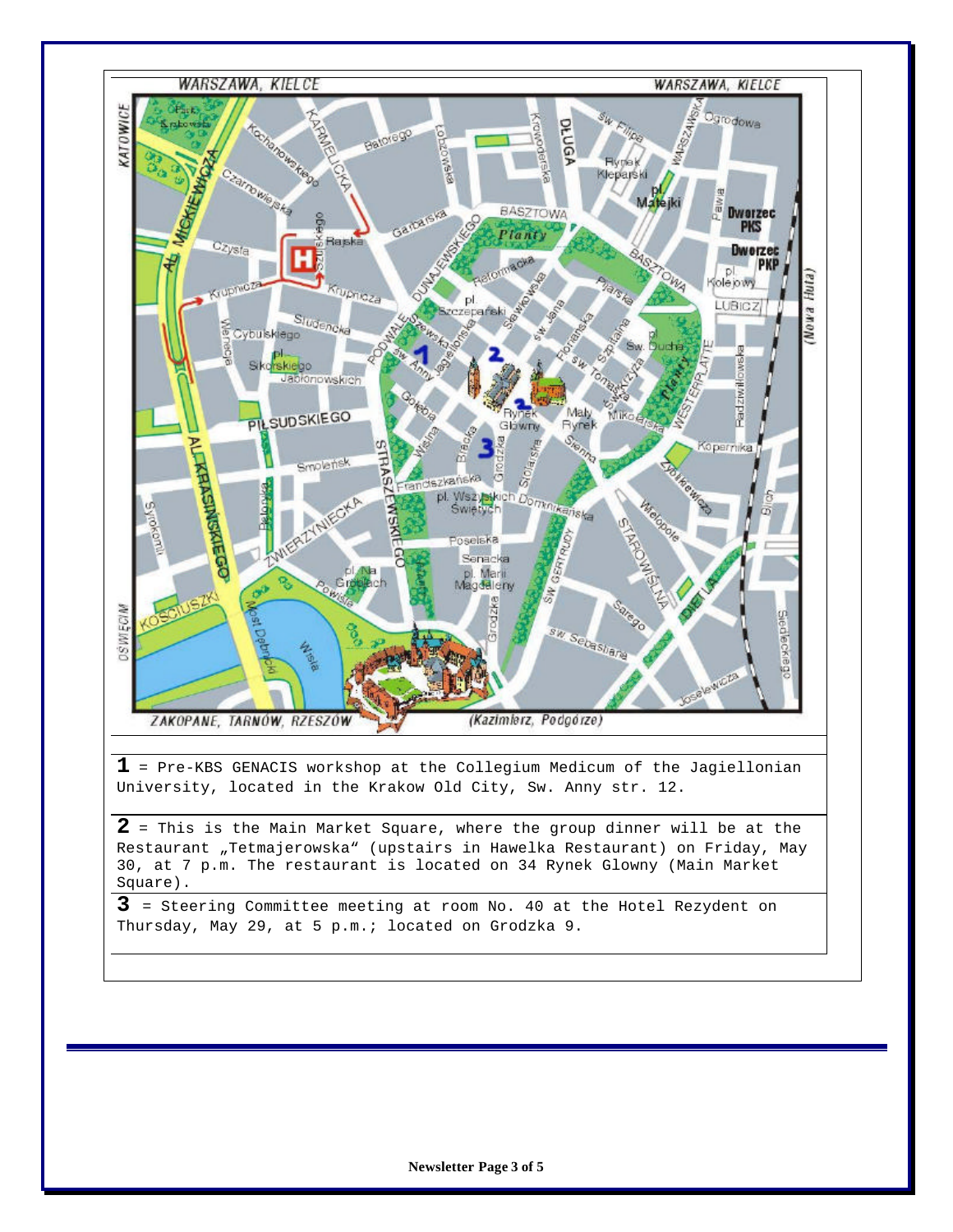#### **Here is some information about tourism aspects of your stay in Krakow:**

This is a link to a **small pocket guide of Krakow** (it is a pdf-file and you can download it and print it out): http://inyourpocket.com/instant/krakow-instant-guide.pdf

#### Exchange rate to Polish Zloty (as of May 13, 2003):  $100$  Zloty = 26,61 US \$ (approx.)  $100$  Zloty = 23,03  $\in$ **(approx.)**

Automated teller machines on Rynek G<sup>3</sup>ówny (Main Market Square)

- 1. BPH Rynek G<sup>3</sup>ówny (Main Market Square) 47
- 2. EURONET Rynek G $36$ wny 23 ("u S $1$ siada" Restaurant)
- 3. EURONET Rynek G³ówny 41 (ORBIS)
- 4. PKO BP S.A. Rynek G³ówny 21
- 5. PeKaO S.A. ul. Rynek G<sup>3</sup>ówny (Main Market Square) 31
- 6. WBK BZ Rynek G³ówny (Main Market Square) 30

*Please enjoy the following tips, which are extracted from www.krakow-info.com and http://www.inyourpocket.com/poland/krakow/en/ and http://www.krakow.pl/en/*

**About tipping in Krakow:** Tipping etiquette in Poland can be confusing for foreigners. While in other civilised countries it is normal to say thanks when a waiter collects the money, you'll be horrified to learn that in Poland uttering the word "dziêkuje" (thank you) is the sign that you won't be wanting any change back. This cultural slip-up can get very expensive. What's more, the waiter will do his or her best to make you feel deeply embarrassed if you try to get anything back after realizing what happened. If you don't want to leave a tip we advise you to use the word "prosze" only, or else to leave your wallet clearly exposed on the table, to stare hard at the remainder of your beer and stubbornly ignore the waiter. At least that will get you your change back.

Tip the hotel staff as you are used to doing it in your own country. Besides waiters, hairdressers, manicurists, and their likes expect to be tipped, but hardly anyone else.

Taxi-drivers will anticipate your gratitude in cash for some really special favor (e.g., carrying you upstairs in his arms).

**About communication in Krakow:** Your foreign GSM **cell phone** should work in Krakow as it does in the rest of Europe outside your own town. When operational, keep your cell phone turned off in restaurants, museums, theatres, churches, and so on, even if it appears that others don't mind.

The Polish telephone system is in the throes of a major privatisation process entailing network, number and prefix changes which make calling all the more exc iting. You can call home from the canary-yellow **public telephone booths** dotted all over town or from the Telepunkt or the post office. Almost all public phone booths are card-operated phones. Clunky old zetonoperated phones are slowly becoming museum pieces but can still be admired at the Telepunkt. Telekomunikacja Polska is currently upgrading the public card phones, switching from magnetic strip cards to chip cards. Both types of telephone cards (karty telefoniczne), worth 25, 50 and 100 units, are sold at kiosks for 12, 21 and 38zl. The smiling staff at Telepunkt sell the same cards slightly cheaper, for 11.30, 20.40 and 37.20zl respectively. Remember to tear off the corner when using the old magnetic strip card. On most phones you can get explanations in Polish, English, German, French, Italian or Russian by pressing the flag button. If you don't come across a multi-lingual phone, just pick up the receiver and follow the instructions given by the pleasant Polish woman's voice: "wait (prosze czekac), insert the card (wloz karte) and dial (wybierz numer)." For follow-on calls press the button marked 'FC'. To redial press 'RD'. Phones in most booths accept incoming calls (number marked in the booth).

Don't guess Polish pronunciation from the spelling -- it's simple but different. "Keep the rest" in Polish is "Reszty nie trzeba" in writing, and "Raeshty nye chaeba" in English phonetic transcription.

All Poles are literate. Write in block letters Polish addresses and names you want to inquire about. When inquiring about directions, ask another person to confirm from an independent source what you heard from the person giving directions. People often have better intention than information or better information than intention.